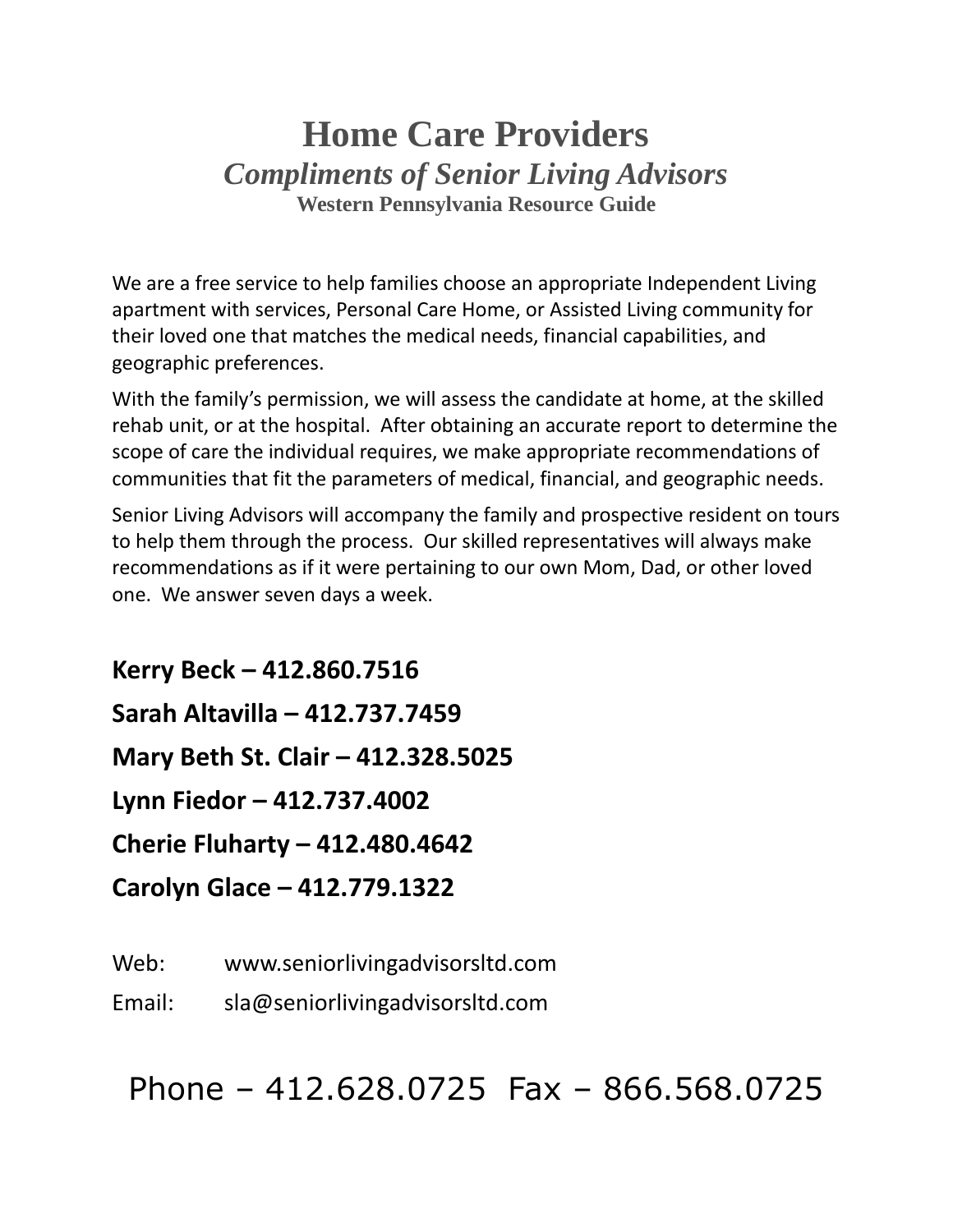# **Home Care Providers (Private Pay)**

#### **At Home Senior Services**

Phone: 412-604-0410 Fax: 412- 264-6054 643 5th Ave Coraopolis, PA 15108 Email: [info@athomeseniorservices.com](mailto:info@athomeseniorservices.com)

At Home Senior Services provides non-medical home care for seniors who need assistance with activities of daily living to remain in their home. The company has been owned and operated by a registered nurse for 14 years and has helped nearly 1000 seniors age in place by providing quality home care.

#### **Caregogi**

643 5th Avenue Coraopolis, PA 15108 Phone (412) 708-1000 [www.caregogi.com](http://www.caregogi.com/)

Caregogi removes the middleman and supplies everything you need to find a caregiver in your area, providing the same quality of care as a traditional home care agency.

#### **Comfort Keepers, In-Home Care**

5824 Brownsville Rd. Pittsburgh, PA 15236 (866) 432-0860 Fax: 412-653-6225 Web Site: [www.comfortkeepers.com](http://www.comfortkeepers.com/) Serving: Pittsburgh and surrounding areas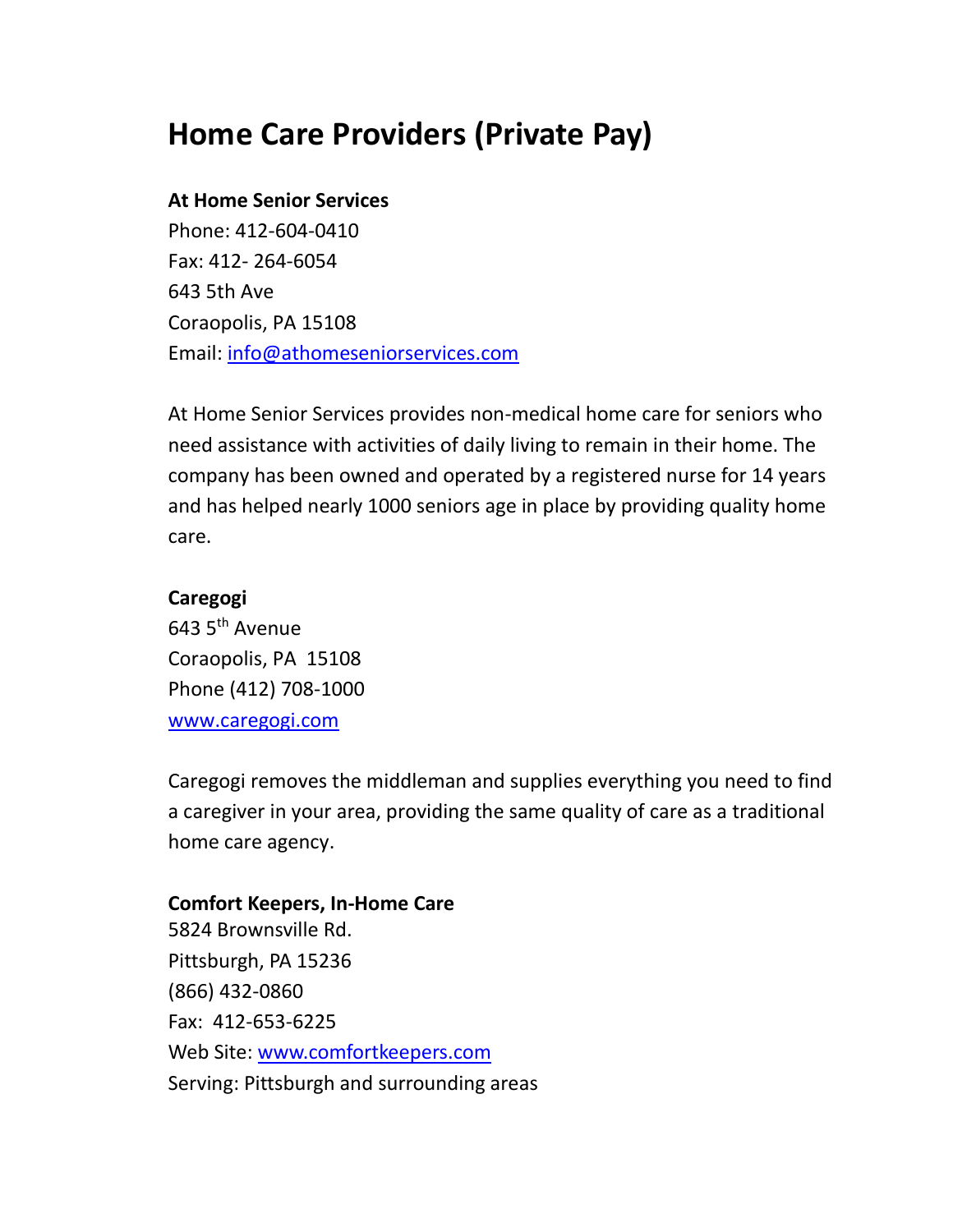#### **Gallagher Home Health Services**

1100 Washington Ave. Suite #206 Carnegie, PA 15106 (412) 279-7800 Fax: (412) 279-1774 Web Site: [www.gallagherhomehealth.com](http://www.gallagherhomehealth.com/) E-Mail: [info@gallagherhhs.com](mailto:info@gallagherhhs.com)

#### **Home Instead Senior Care**

Phone: (855) 310-5802 Email: [information567@homeinstead.com](mailto:information567@homeinstead.com) Website: [www.homeinstead.com/329](http://www.homeinstead.com/329)

Service: Home Instead offers a broad range of non-medical services that are tailored to meet the individual's specific needs and preferences. Specialized training programs equip CAREgivers to help seniors cope with their condition while maximizing their capabilities. A free in-home visit provides an opportunity for our Client Care Coordinator to discuss personal preferences and develop a plan of care to meet the specific needs and requests of each person and family.

#### **Liken Home Care**

400 Penn Center Blvd. Suite 100 Pittsburgh, PA 15235 (412) 816-0113 Fax: 412-816-0120 Web Site: [www.likenservices.com](http://www.likenservices.com/) E-Mail: [info@likenservices.com](mailto:info@likenservices.com)

Service Area: Allegheny and Surrounding Counties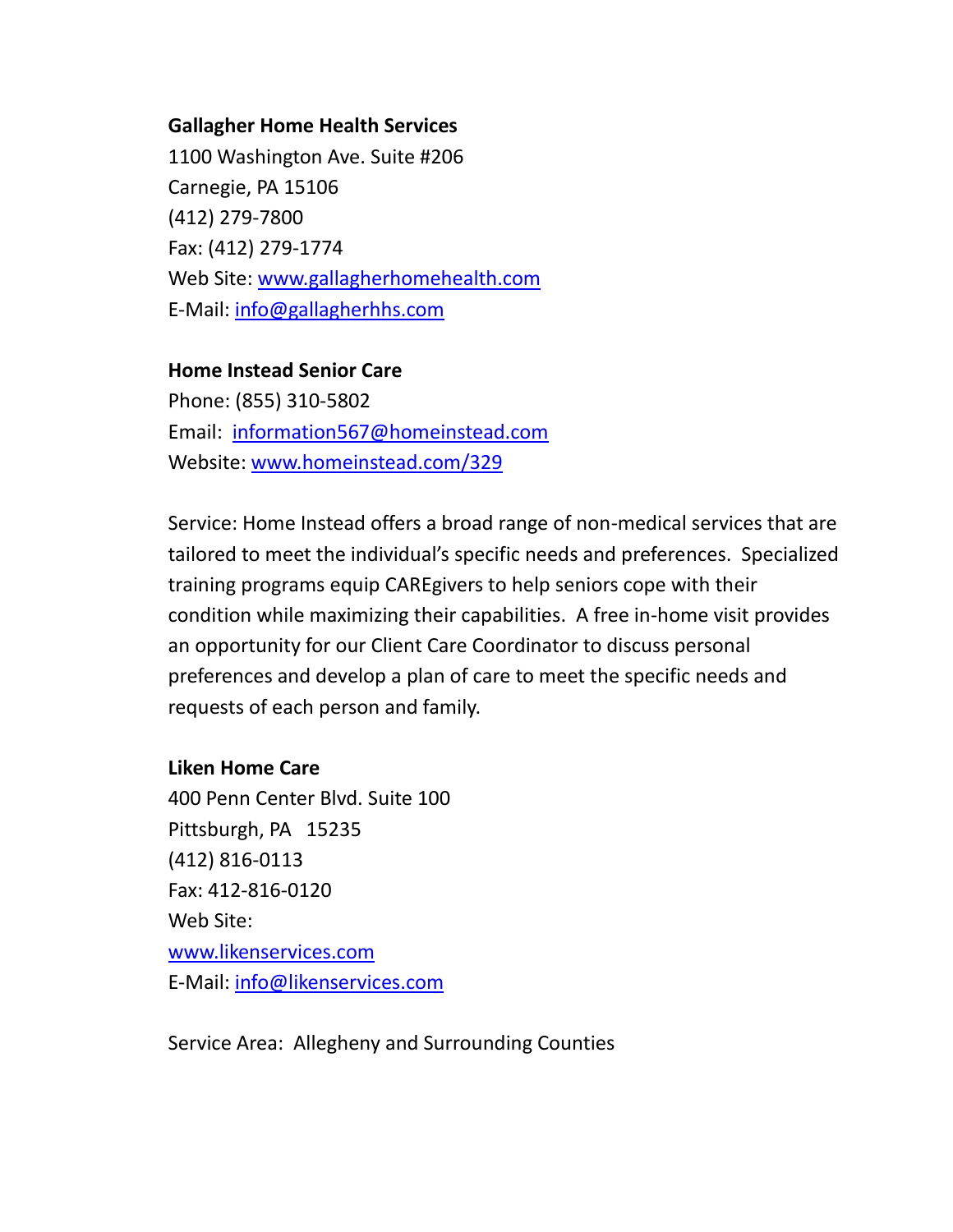### **Preferred Care at Home**

5074 W Library Ave, Suite #500 Bethel Park, PA 15102 Phone: (412) 253-2830 <https://preferhome.com/locations/pittsburgh>

#### Service Areas

Our office is located in the Bethel Park area of Pittsburgh.

We provide in-home care to seniors in Mt. Lebanon, Upper St. Clair, Bethel Park, Brentwood, Carnegie, Heidelberg, Dormont, Scott Township, Green Tree, McKees Rocks, Castle Shannon, South Park, Pleasant Hills, Baldwin, White Hall, Brookline, Beechview, Carrick, Crafton, Bridgeville, Presto and South Fayette.

Areas serviced in Washington County include Peters Township, Venetia, Lawrence, Cecil, North Strabane, Canonsburg, Houston, Hickory, McDonald, Avella, South Strabane, Washington and Finleyville.

If you don't see your town, give us a call to determine if we can provide inhome care to you or your family wherever you may live or call home

## **Right at Home**

3637 Washington Road, Suite 4 McMurray, PA 15112 (724) 201-1069 Fax: (724) 299-3143 Web Site:<https://www.rightathome.net/south-hills-washington-county>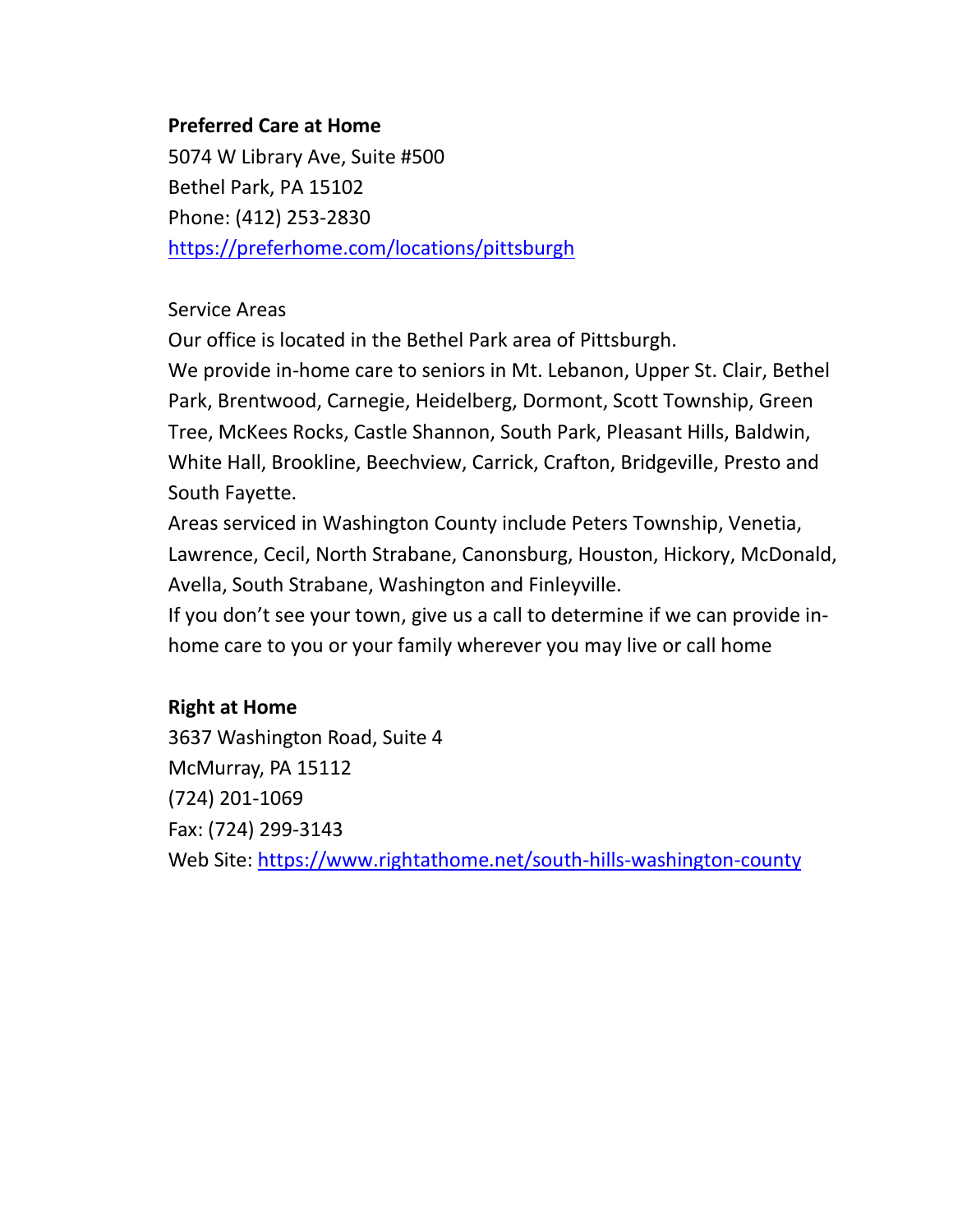#### **SYNERGY HomeCare**

5500 Steubenville Pike Suite 3B McKees Rocks, PA 15136 (412) 787-1177 Contact: Tammy Luchovick Fax: (412) 772-4021 Web Site: [www.synergyhomecare.com](http://www.synergyhomecare.com/) E-mail: [tammy@shcpittsburghwest.com](mailto:tammy@shcpittsburghwest.com)

Serving: Robinson, Moon, Kennedy, McKees Rocks, Imperial, McDonald, Crafton, Bridgeville, Upper St. Clair, Mt. Lebanon, Cranberry, and Peters Township

#### **Visiting Angels**

332 West Pike Street Canonsburg, PA 15317 (855) 986-0776 Web Site: [www.visitingangels.com](http://www.visitingangels.com/)

Provides non-medical home care services including meal preparation, light housekeeping, medication reminders, help with dressing and bathing, and errands

#### **Seniors Helping Seniors of Southwestern PA**

Christopher J. Girod, President Office: 412.944.2470 Cell: 412.298.1386 Fax: 412.944.2960 CJ@swpaSeniorCare.com swpaSeniorCare.com

Regarding the scope of services, we do have caregivers that provide personal care (dress, bathe, etc.), assistance with transfers, medication